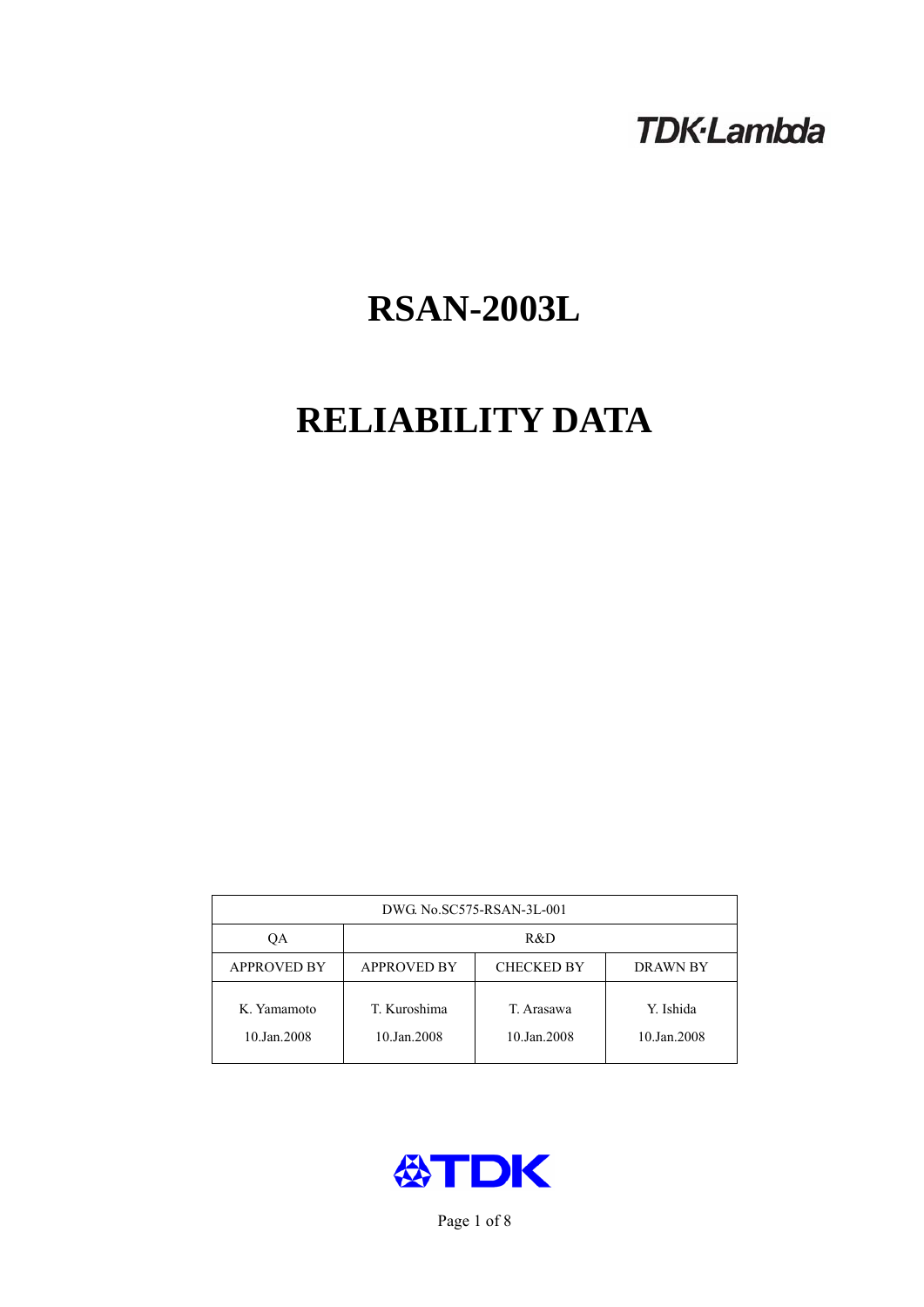#### **RSAN-2003L**

# **I N D E X**

|                                     | Page   |
|-------------------------------------|--------|
| 1. Calculated Values of MTBF        | Page-3 |
| 2. Vibration Test                   | Page-4 |
| 3. Heat Cycle Test                  | Page-5 |
| 4. Humidity Test                    | Page-6 |
| 5. High Temperature Resistance Test | Page-7 |
| 6. Low Temperature Storage Test     | Page-8 |

The following data are typical values. As all units have nearly the same characteristics, the data to be considered as ability values.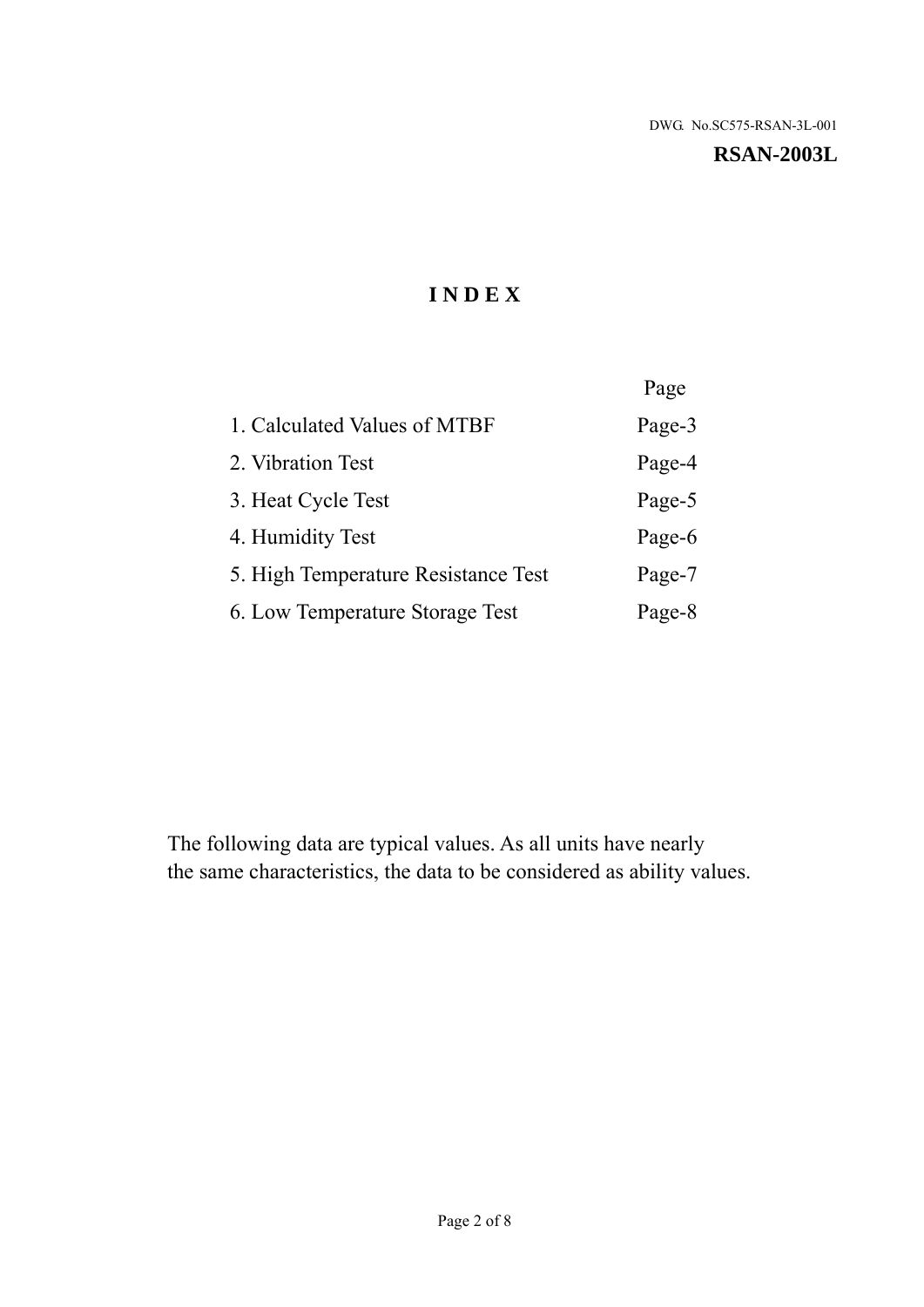#### **RSAN-2003L**

1. Calculated values of MTBF

MODEL : RSAN-2003L

(1) Calculating Method

 Calculated based on parts stress reliability projection of MIL-HDBK-217F NOTICE2.

Individual failure rates  $\lambda$  G is given to each part and MTBF is calculated by the count of each part.

$$
MIBF = \frac{1}{\lambda_{\text{equip}}} = \frac{1}{\sum_{i=1}^{n} N_i (\lambda_G \pi_Q)_i} \times 10^6 \text{ (hours)}
$$

| $\lambda$ equip | : Total equipment failure rate (Failure $/ 10^6$ Hours)                   |
|-----------------|---------------------------------------------------------------------------|
| $\lambda$ G     | : Generic failure rate for the $\hbar$ generic part                       |
|                 | (Failure/ $10^6$ Hours)                                                   |
| Ni              | : Quantity of <i>i</i> th generic part                                    |
| N               | : Number of different generic part categories                             |
| $\pi$ Q         | : Generic quality factor for the <i>i</i> th generic part ( $\pi Q = 1$ ) |

- (2) MTBF Values
	- GF : Ground, Fixed

 $MTBF = 12,162,491$  (Hours)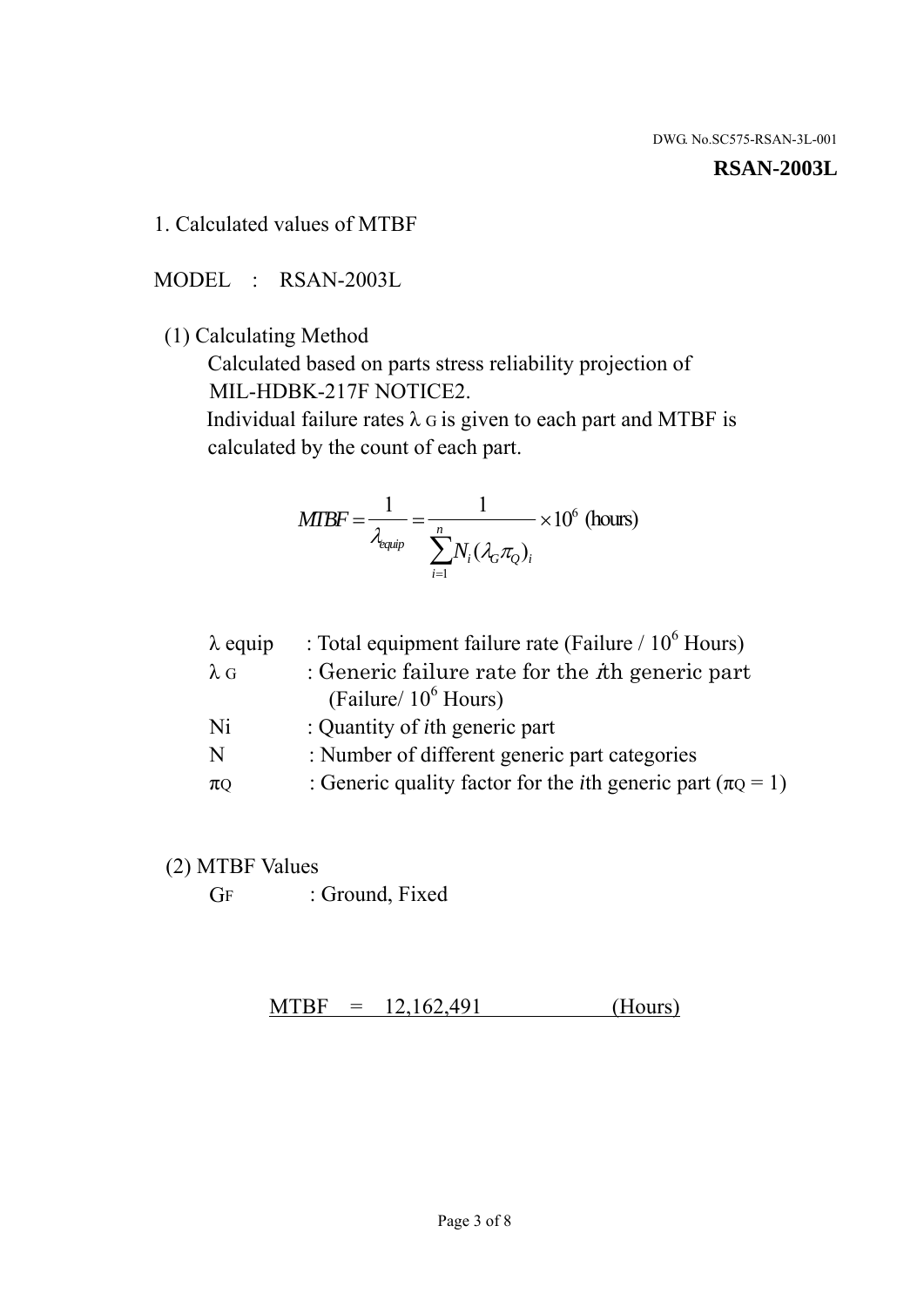#### **RSAN-2003L**

2. Vibration Test

### MODEL : RSAN-2003L (Representation Product : RSEN-2030)

- (1) Vibration Test Class Frequency Variable Endurance Test
- (2) Equipment Used Controller VS-1000-6, Vibrator 905-FN ( IMV CORP.)
- (3) The Number of D.U.T. (Device Under Test) 5 units
- (4) Test Condition
	- · Frequency : 10~55Hz
	- · Amplitude : 1.5mm, Sweep for 1 min.
	- · Dimension and times : X, Y and Z directions for 2 hours each.

# (5) Test Method

Fix the D.U.T. on the fitting-stage

# (6) Test Results

PASS

### Typical Sample Data

| . .                           |                                                         |           |                     |                     |
|-------------------------------|---------------------------------------------------------|-----------|---------------------|---------------------|
| Check item                    | Spec.                                                   |           | <b>Before Test</b>  | After Test          |
|                               | Differential Mode: 25dBmin.                             | $0.4$ MHz | 39.72               | 40.02               |
|                               |                                                         | 30 MHz    | 58.84               | 55.92               |
| Attenuation (dB)              | Common Mode: 25dBmin.                                   | 2 MHz     | 36.32               | 36.44               |
|                               |                                                         | 30 MHz    | 38.26               | 38.08               |
| Leakage Current (mA)          | Line1<br>$1mA$ max. $(250V, 60Hz)$<br>Line <sub>2</sub> |           | 0.42                | 0.41                |
|                               |                                                         |           | 0.43                | 0.42                |
| DC Resistance $(m\Omega)$     | 6m $\Omega$ max.                                        |           | 3.84                | 3.72                |
| <b>Test Voltage</b>           | $L-L: 1768Vdc$ 60s.                                     |           | OK                  | OK.                 |
|                               | $L-E$ : 2500Vac 60s.                                    |           |                     |                     |
| Isolation Resistance ( $MQ$ ) | $100M \Omega$ min. (500Vdc 60s)                         |           | $4.1 \times 10^{6}$ | $4.3 \times 10^{6}$ |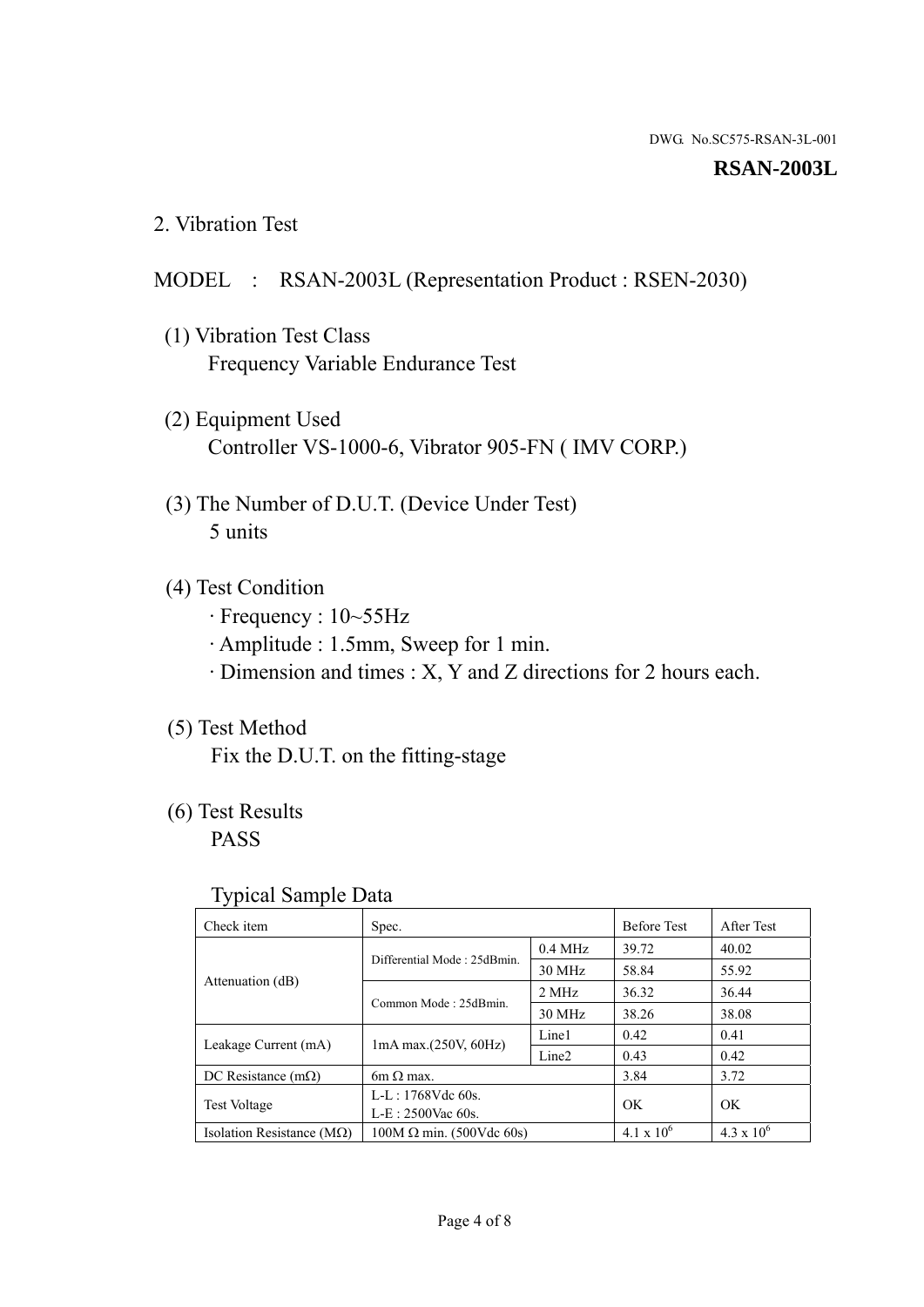3. Heat Cycle Test

# MODEL : RSAN-2003L (Representation Product : RSEN-2030)

- (1) Equipment Used TEMPERATURE CHAMBER TSA-71H-W (ESPEC CORP.)
- (2) The Number of D.U.T. (Device Under Test) 5 units
- (3) Test Conditions
	- · Ambient Temperature : -25~+85°C · Test Cycles : 100cycles



(4) Test Method

 Before the test check if there is no abnormal characteristics and put the D.U.T. in the testing chamber. Then test it in the above cycles, After the test is completed leave it for 1 hour at room temperature and check it if there is no abnormal each characteristics.

(5) Test Results

PASS

| <b>Typical Sample Data</b> |  |  |
|----------------------------|--|--|
|----------------------------|--|--|

| Check item                    | Spec.                                                   |           | <b>Before Test</b> | After Test        |
|-------------------------------|---------------------------------------------------------|-----------|--------------------|-------------------|
|                               |                                                         | $0.4$ MHz | 40.06              | 40.06             |
|                               | Differential Mode: 25dBmin.                             | 30 MHz    | 55.64              | 57.12             |
| Attenuation (dB)              | Common Mode: 25dBmin.                                   | 2 MHz     | 35.40              | 36.74             |
|                               |                                                         | 30 MHz    | 37.70              | 37.36             |
|                               | Line1<br>$1mA$ max. $(250V, 60Hz)$<br>Line <sub>2</sub> |           | 0.41               | 0.49              |
| Leakage Current (mA)          |                                                         |           | 0.42               | 0.48              |
| DC Resistance $(m\Omega)$     | $6m \Omega$ max.                                        |           | 3.48               | 3.22              |
|                               | L-L: $1768V$ de $60s$ .                                 |           | OK                 | OK                |
| <b>Test Voltage</b>           | $L-E: 2500$ Vac 60s.                                    |           |                    |                   |
| Isolation Resistance ( $MQ$ ) | $100M \Omega$ min. (500Vdc 60s)                         |           | $9.5 \times 10^5$  | $9.4 \times 10^5$ |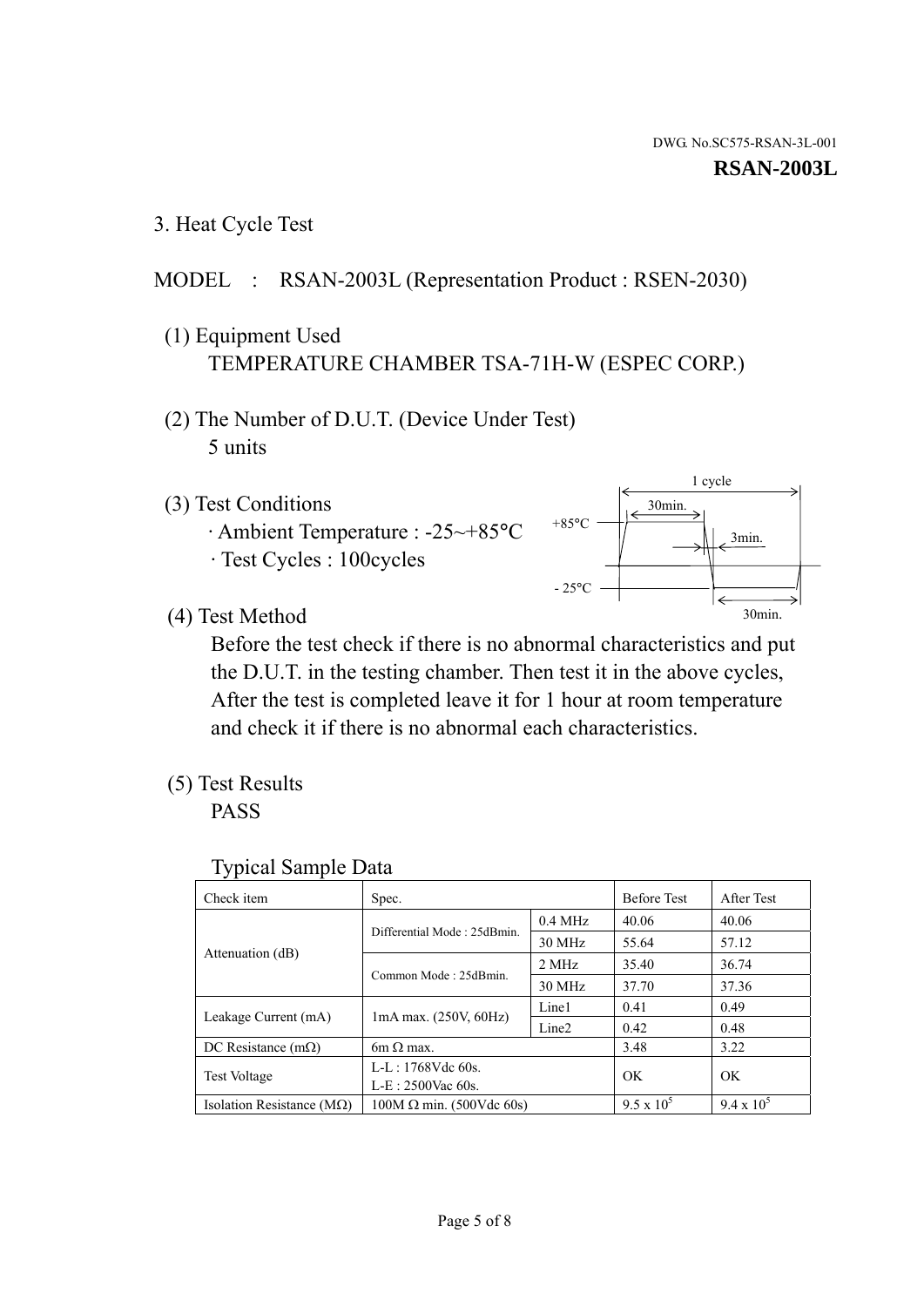4. Humidity Test

# MODEL : RSAN-2003L (Representation Product : RSEN-2030)

- (1) Equipment Used TEMP. & HUMID. CHAMBER PR-4KT (ESPEC CORP.)
- (2) The Number of D.U.T. (Device Under Test) 5 units

## (3) Test Conditions

- · Ambient Temperature : +40°C
- · Test Time : 500 hours
- · Ambient Humidity : 90~95% RH No Dewdrop

# (4) Test Method

 Before the test check if there is no abnormal characteristics and put the D.U.T. in the testing chamber. Then test it in the above conditions. After the test is completed leave it for 1 hour at room temperature and check it if there is no abnormal each characteristics.

# (5) Test Results

PASS

| . .                                |                                 |                   |                     |                     |
|------------------------------------|---------------------------------|-------------------|---------------------|---------------------|
| Check item                         | Spec.                           |                   | <b>Before Test</b>  | After Test          |
|                                    | Differential Mode: 25dBmin.     | $0.4$ MHz         | 40.92               | 39.42               |
|                                    |                                 | 30 MHz            | 57.38               | 55.62               |
| Attenuation (dB)                   | Common Mode: 25dBmin.           | 2 MHz             | 36.16               | 36.22               |
|                                    |                                 | 30 MHz            | 37.34               | 37.92               |
| Leakage Current (mA)               | $1mA$ max. $(250V, 60Hz)$       | Line1             | 0.42                | 0.41                |
|                                    |                                 | Line <sub>2</sub> | 0.42                | 0.43                |
| DC Resistance (m $\Omega$ )        | $6m \Omega$ max.                |                   | 3.62                | 3.58                |
| <b>Test Voltage</b>                | $L-L: 1768Vdc$ 60s.             |                   | OK                  | OK.                 |
|                                    | $L-E$ : 2500Vac 60s.            |                   |                     |                     |
| Isolation Resistance ( $M\Omega$ ) | $100M \Omega$ min. (500Vdc 60s) |                   | $3.6 \times 10^{6}$ | $4.5 \times 10^{6}$ |

#### Typical Sample Data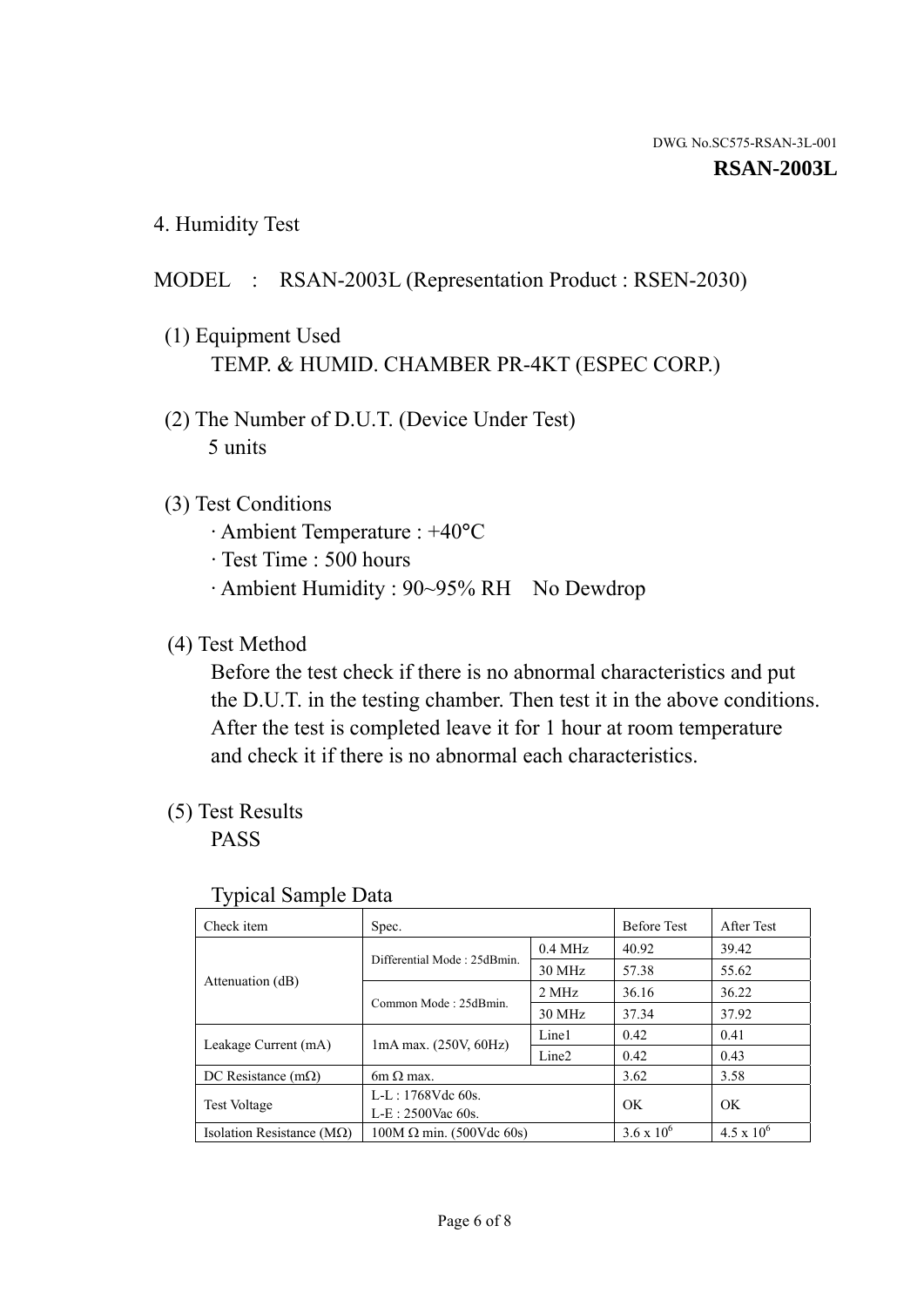5. High Temperature Resistance Test

## MODEL : RSAN-2003L (Representation Product : RSEN-2060)

- (1) Equipment Used TEMPERATURE CHAMBER PHH-300 ( ESPEC CORP.)
- (2) The Number of D.U.T. (Device Under Test) 5 units
- (3) Test Conditions
	- · Ambient Temperature : +55°C
	- · Test Time : 500 hours
	- · Operating : DC 60A
- (4) Test Method

 Before the test check if there is no abnormal characteristics and put the D.U.T. in the testing chamber. Then test it in the above conditions. After the test is completed leave it for 1 hour at room temperature and check it if there is no abnormal each characteristics.

(5) Test Results

PASS

| ╯┸                                 |                                 |                   |                     |                     |
|------------------------------------|---------------------------------|-------------------|---------------------|---------------------|
| Check item                         | Spec.                           |                   | <b>Before Test</b>  | After Test          |
|                                    | Differential Mode: 25dBmin.     | $0.2$ MHz         | 57.86               | 58.52               |
|                                    |                                 | 30 MHz            | 52.04               | 51.94               |
| Attenuation (dB)                   | Common Mode: 25dBmin.           | 2 MHz             | 35.90               | 36.04               |
|                                    |                                 | 30 MHz            | 26.60               | 27.62               |
| Leakage Current (mA)               | $1mA$ max. $(250V, 60Hz)$       | Line1             | 0.45                | 0.46                |
|                                    |                                 | Line <sub>2</sub> | 0.46                | 0.46                |
| DC Resistance $(m\Omega)$          | $3m \Omega$ max.                |                   | 2.22                | 2.24                |
| <b>Test Voltage</b>                | $L-L: 1768Vdc$ 60s.             |                   | OK                  | OK                  |
|                                    | $L-E: 2500$ Vac 60s.            |                   |                     |                     |
| Isolation Resistance ( $M\Omega$ ) | $100M \Omega$ min. (500Vdc 60s) |                   | $4.1 \times 10^{6}$ | $4.6 \times 10^{6}$ |

#### Typical Sample Data